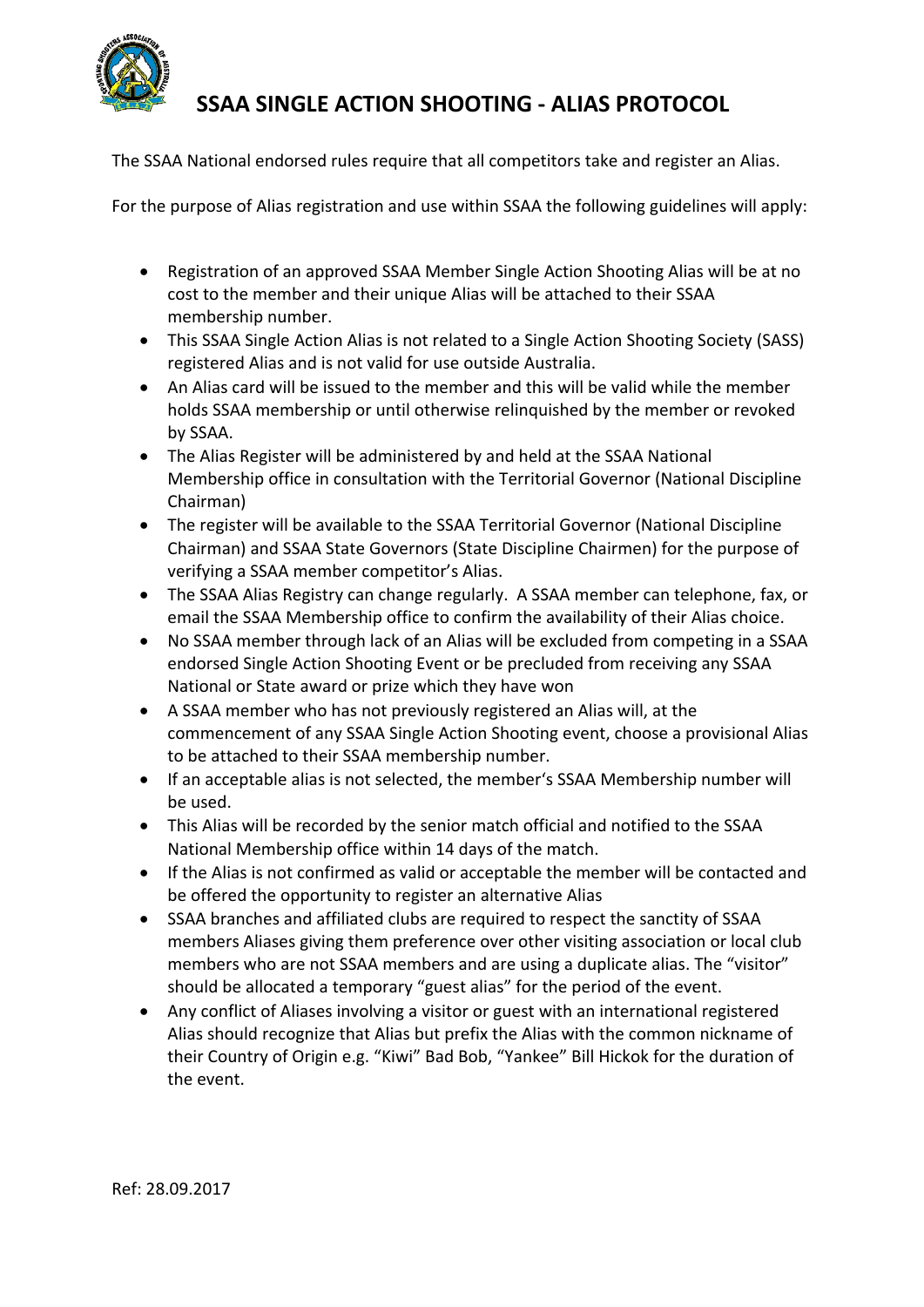## **SSAA – Single Action shooting**

#### **Existing Members Alias**

NAME: ADDRESS: EMAIL ADDRESS: BEST CONTACT NUMBER: CURRENT ALIAS: REGULAR CLUB/s: SSAA # SASS # HOLSTER PROFICIENT YES / NO RO 1 YES / NO RO 2 YES / NO

Please only send the alias that you currently use, do not use this as an opportunity to try to steal other shooters aliases.

Please send your completed form to singleaction@ssaa.org.au